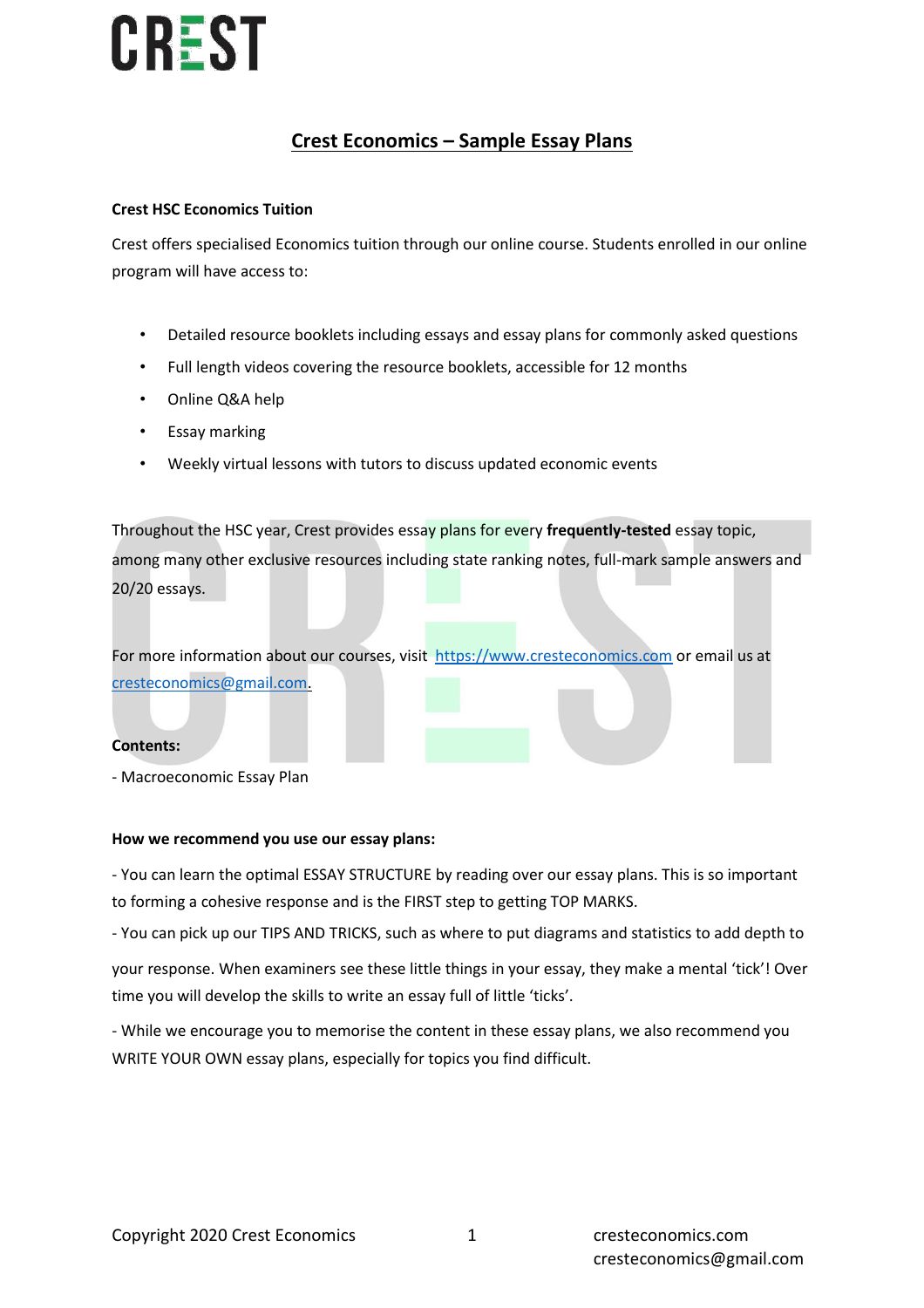### *Q: Macroeconomic policies and impact on objectives*

Note: Often fiscal and monetary policy are separate, but they might combine them into a macro question to explore the impact of the **'mix'** of these 2 policies. (given the recent ineffectiveness of monetary policy)

**Note**: For a macro policy mix + economic objectives question, split the body paragraphs into economic objectives. After intro, have 1 paragraph explaining fiscal policy. One paragraph explaining monetary.

**Note**: If assess/evaluate, make sure to include limitations (external factors, contradiction between fiscal and monetary)

### **Mixed introduction**

• Monetary and fiscal policies are the main instruments used by the government for macromanagement and to achieve the economic objectives of sustainable economic growth, price stability, full employment and external balance.

### **Fiscal Policy**

#### **Introduction**

- Fiscal policy is a countercyclical macroeconomic policy tool that involves the use of taxation and government expenditure to achieve economic objectives, allocate resources, and redistribute income.
- By altering the level of aggregate demand in the economy, the government can strive for price stability, full employment and a sustainable rate of growth. An expansionary fiscal stance (decreasing budget surplus or increasing budget deficit) should increase the level of AD in the economy whereas a contractionary fiscal stance (increasing budget surplus or decreasing deficit) should dampen the level of AD.
- However recently the effectiveness of fiscal policy has been hindered by external influences relating to economic conditions in the global economy.
- The recent budget deficit for 2019-20 is 0.5% of GDP and is forecasted to return to surplus by 2019-20 as the government embarks upon a process of fiscal consolidation to lower government debt. This indicates a mildly contractionary stance in the medium run.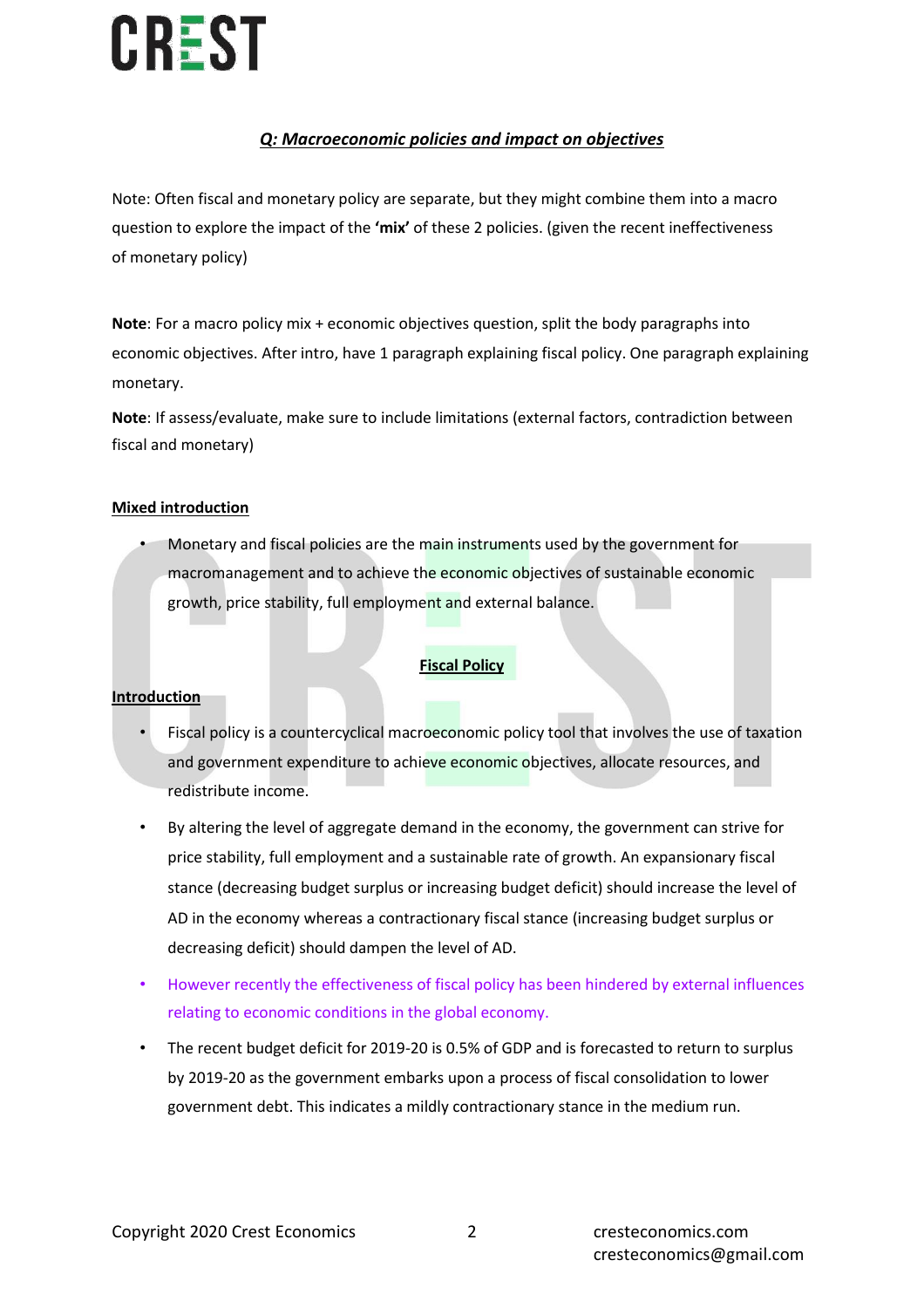### **Economic Growth**

• The two major components of fiscal policy that affect the level of economic growth are automatic stabilisers and discretionary policies.

### Automatic stabilisers

- **Automatic stabilisers** refer to the **progressive income tax system and transfer payments,**  which are influenced solely by the level of economic activity and act countercyclically to moderate the level of growth.
- In a recession, income tax receipts decrease while spending on transfer payments (e.g. unemployment benefits) increase. This increases net government spending and AD.
- E.g. after the GFC in the 2008-09, income tax revenues decreased by 12% while unemployment transfer payments increased by 40%. This caused the budget to move from a **1.7% surplus to a 2.7%** deficit, reflecting an **expansionary stance**. The effects of this are represented below:
- **AD diagram and explanation**
- During the GFC, the **countercyclical** effects of automatic stabilisers helped Australia to avoid a **technical recession**, maintaining **1.8% growth** in 2009 despite the world economy contracting by 1.3%.
- Conversely, during a boom in the business cycle, individuals will move into higher income brackets while unemployment benefits will decrease, having a **contractionary** effect on economic activity.

### Discretionary fiscal policy

- Discretionary fiscal policy refers to deliberate changes to the government's taxation and expenditure policies.
- Discretionary changes can contribute significantly to the economic performance of an economy, as seen in the GFC, when a sharply expansionary fiscal stance, including a \$60b stimulus package, including cash payments to people on low incomes, infrastructure spending on highways and schools and subsidies for insulation and solar panels.
- This was responsible for the successive deficits of -2.7% of GDP in 2008-09 (budget) and 2.0% in the 2009-10 (budget)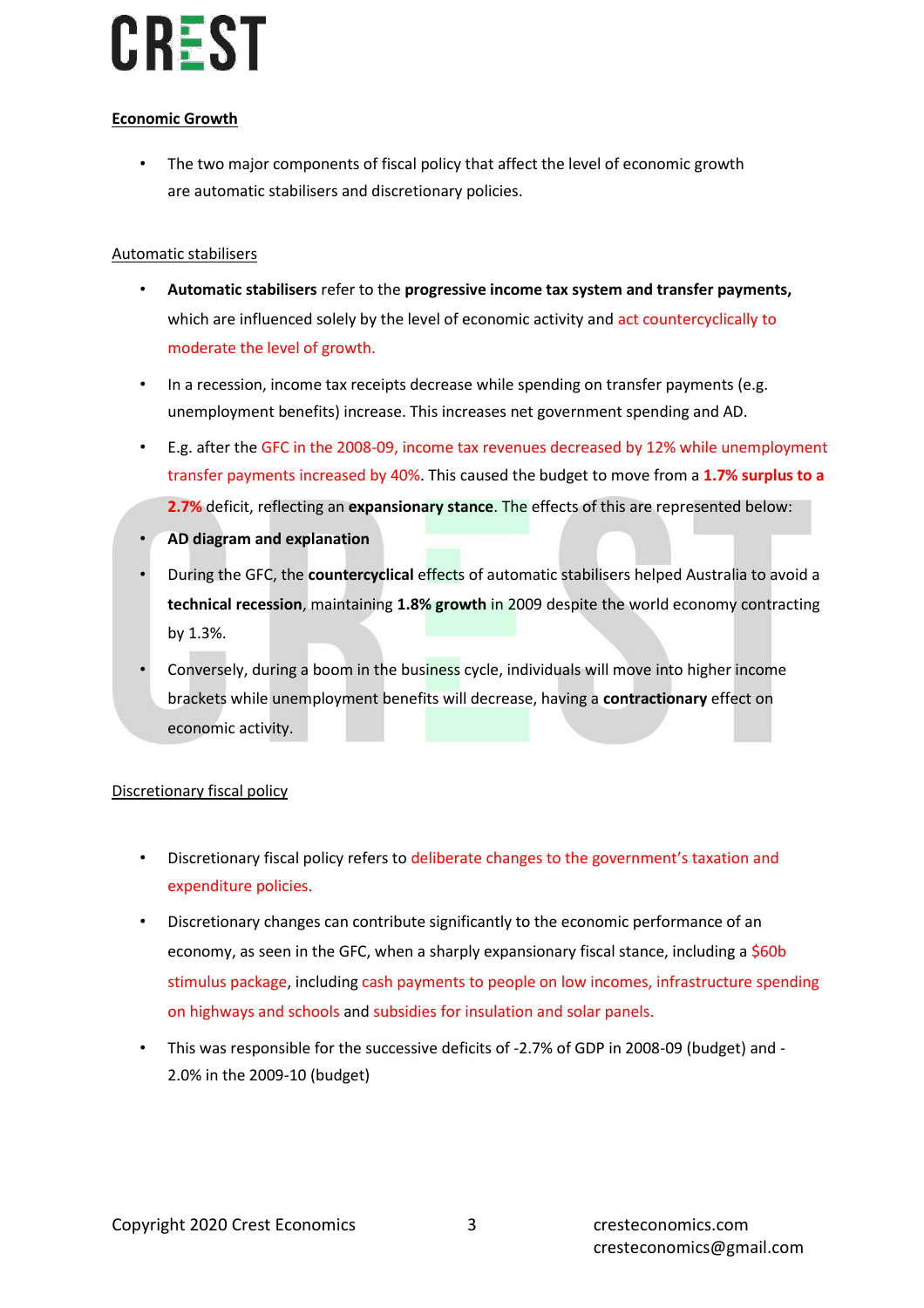

The Productivity Commission estimates that the fiscal stimulus added 2% to GDP. The success of this policy may be explained by the multiplier effect, which is shown below:



- The increase in government expenditure leads to an initial increase in aggregate demand (AD0 to AD1).
- However, there is a larger increase to the final equilibrium level of national income (Y0 to Y1).
- The multiplier is given by k=dY/dAD. It is affected by the marginal propensity to consume: k=1/(1-MPC).
- **Explanation of multiplier effect:** This comes about because government expenditure can be spent again in the economy. (e.g. initial government spending on building materials for a road project is re-spent in the local economy by the building firm) resulting in a multiplied increase in consumption and investment.
- Thus, Australia returned to strong economic growth of 3% in 2010 while many major economies (USA, European Union) were in recession.
- **However** Strong growth in China underpinned Australia's ToT, exports and growth: reflective of how fiscal policy is strongly dependent on external factors during Australia's recovery.
- Therefore, discretionary fiscal policy was highly effective at increasing the level of economic activity due to the multiplier effect.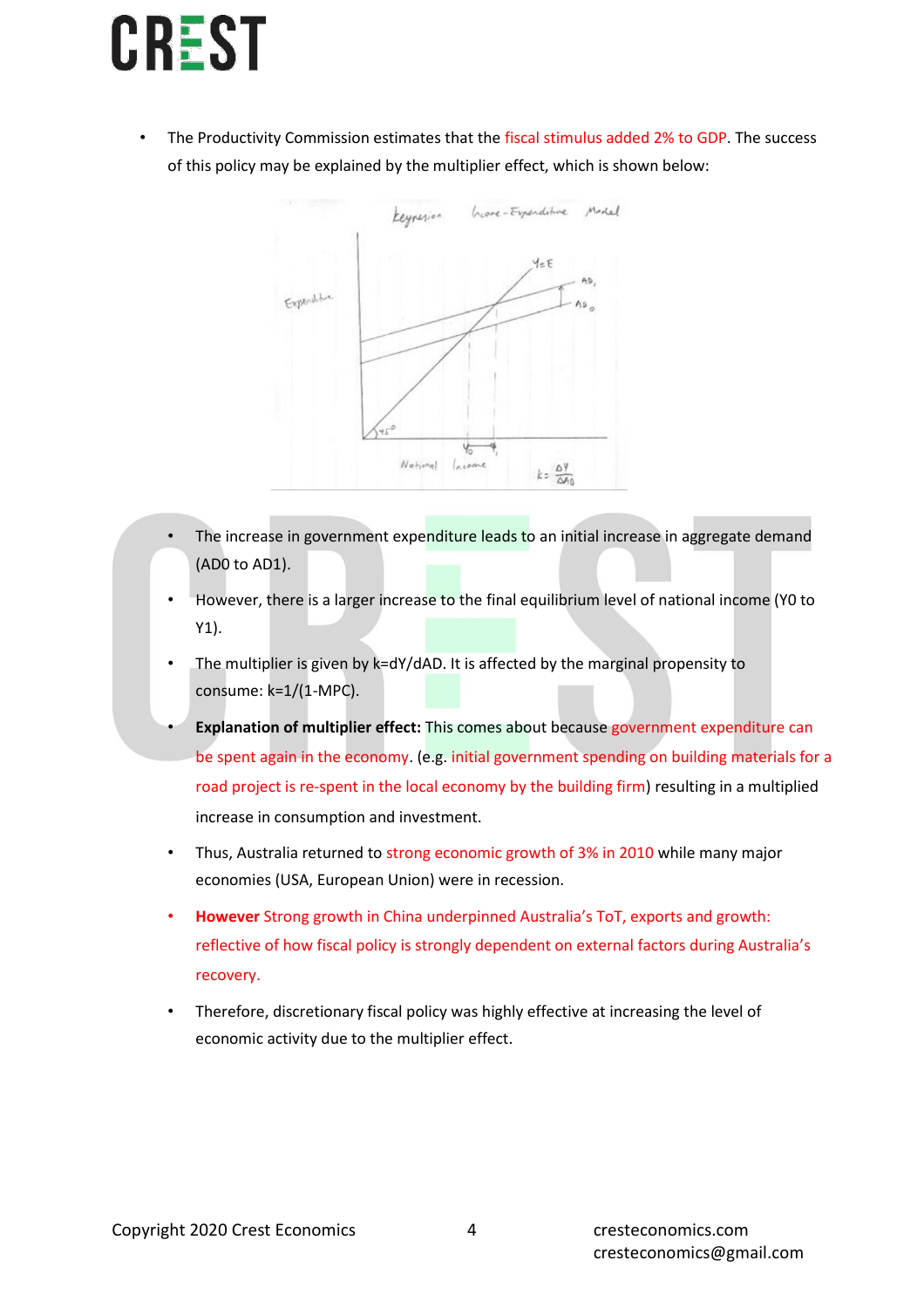### Evaluation of current fiscal policy's effect on slowing down economic growth

- Since 2014, fiscal policy has had a mildly contractionary stance (lower deficits).
- This has come about largely due to discretionary changes:
	- o A deficit levy of 2% for the \$180,000+ income tax bracket (in effect from 2014- 2016)
	- o Indexation of the fuel excise to inflation (leading to an annual \$1b increase in revenues)
	- o Stricter requirements to get unemployment benefits (youth must be unemployed for 6 months before receiving them).
	- $\circ$  This contractionary stance decreases the level of aggregate demand, slowing down economic growth.
	- o This is reflected in the slowdown in economic growth from 4.2% in 2012 to 3.3% in 2016.
- A lower level of economic growth decreases real incomes and material standards of living, and has caused unemployment to increase to 5.2% (2019)
- However, external factors have also contributed to slowdown: China's growth slowed to 6% from 10% due to lower ToT and exports.
- On the other hand, tax cuts for small businesses (2017-18 Budget 10 Year Enterprise Tax Plan to cut company taxes from 30% to 27.5% then to 25% by 2026-27) could increase investment (in non-mining sectors) + growth in medium run.
	- o Scott Morrison in 2016 budget speech: "Australia's economic future depends on the transition from mining investment boom to a stronger, more diverse, new economy"
	- o NEW SOURCES OF GROWTH IN THE FUTURE- ETM, services (70% of GDP but only 20% of exports)
- Fiscal consolidation can increase confidence + reduce servicing costs, thus increasing growth in the medium run
	- o Morrison: The government aims to "balance the budget and reduce the burden of long-term debt"
- Contractionary fiscal policy is working against expansionary monetary policy (1.5% cash rate)
- Therefore, the current contractionary fiscal stance is ineffective at achieving the objective of economic growth.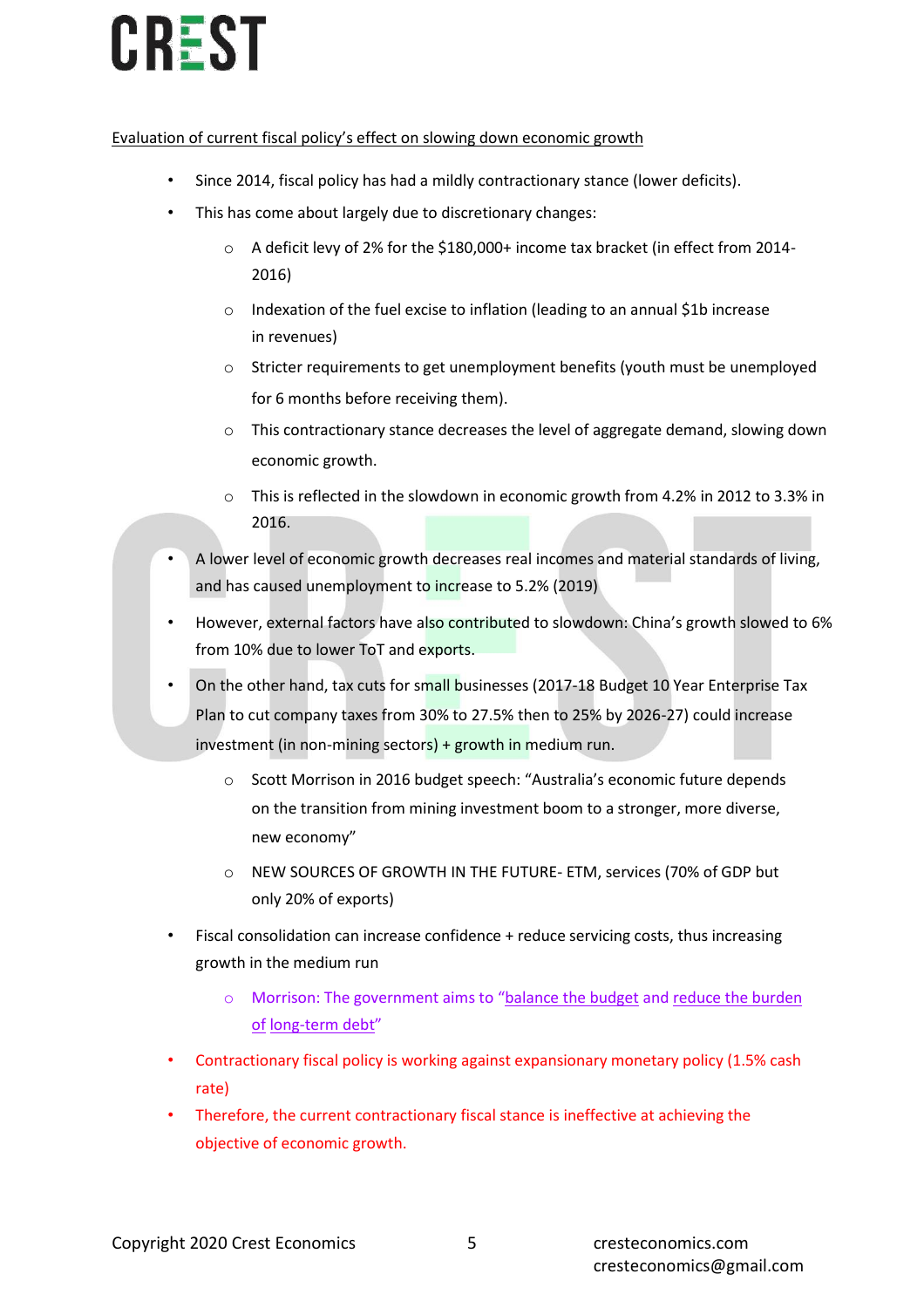### Unemployment

- **Cyclical unemployment**
	- Cyclical unemployment is caused by changes in the level of aggregate demand in the economy. If AD falls, economic activity decreases and since the demand for

labour is derived from the demand for goods and services, the demand for labour falls causing unemployment to increase.

- $\circ$  Government can use counter-cyclical policies to prevent sharp spikes in the level of unemployment. E.g. Expansionary fiscal policy (increased discretionary spending + automatic stabilisers) can stimulate economic activity by increasing consumption and investment, having a multiplied impact across the economy.
- o **Monetary** policy can also be used. Lowering the cash rate can affect the term structure of interest rates across the economy, reducing the cost of credit. This is affect the spending and investment decisions of households and firms.
- o Expansionary fiscal and monetary policy will bring down unemployment in the short term e.g. During the GFC (fiscal stimulus of \$60 bn spent on infrastructure, education, solar panels subsidies, insulation for housing, cash payments for low income earners). At the same time the cash rate was cut from 7.25% to 3.25%, stimulating economic activity.
- o The impact reflected as Australia achieved 1.8% growth domestically whereas world growth contracted by 1.3%
- o Moreover, Australia's unemployment only increased from 4% to 5.9% whereas it was forecasted to increase to 10%. Unemployment fell back to 4.9%
- $\circ$  Recently in 2019: Gov has spent \$10.2bn in unemployment benefits which has contributed to increasing AD.
- **Structural unemployment**
	- o **However expansionary and fiscal policy can only decrease unemployment to a certain level before inflationary pressures start to increase**
	- $\circ$  This rate of unemployment is known as the NAIRU (non accelerating inflation rate of unemployment). Attempts to reduce unemployment before this rate will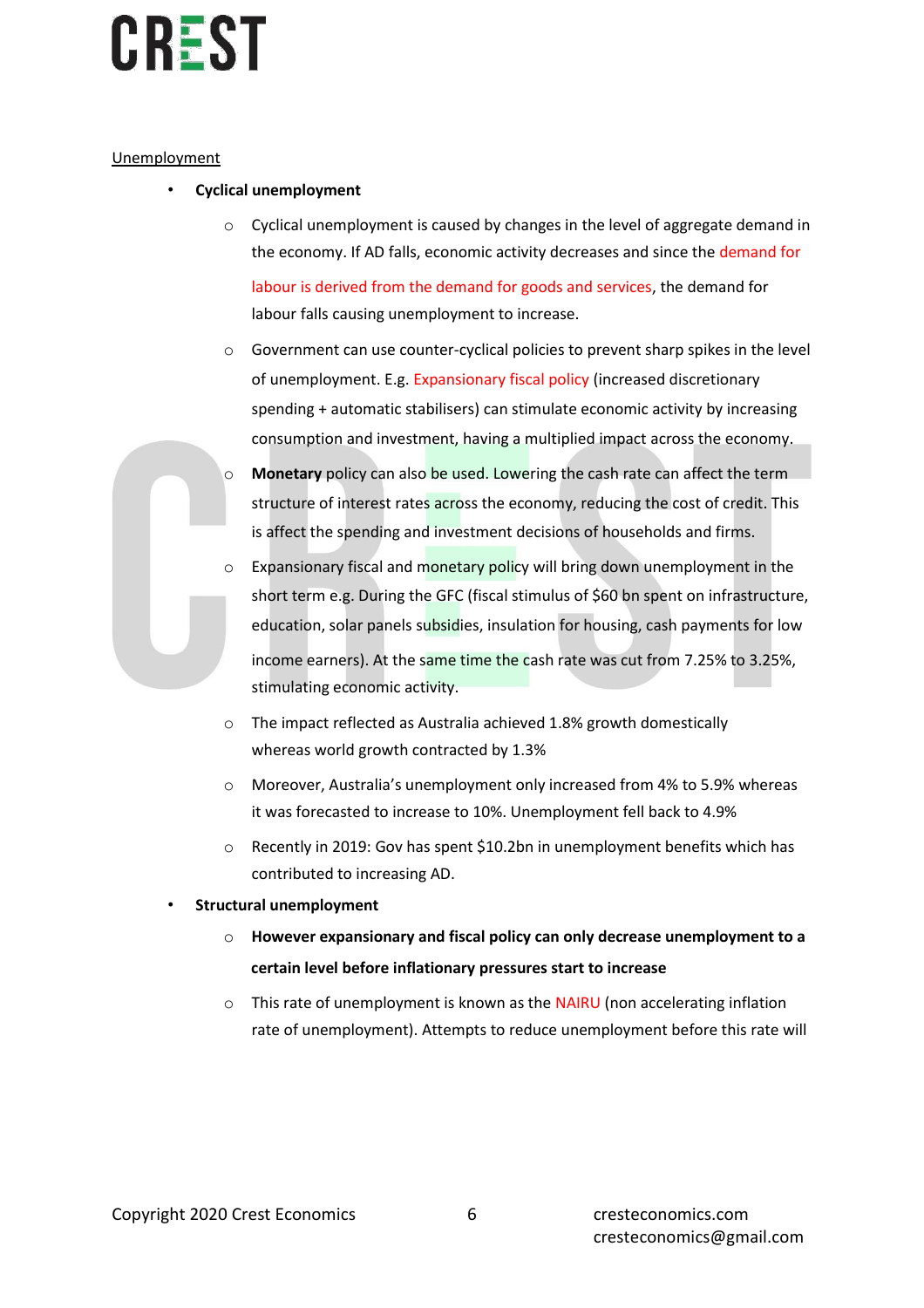lead to sharp spikes in inflation levels as firms compete for existing workers bidding up prices.

- o NAIRU or Full employment (which comprises of structural, frictional, youth and long term) can be targeted by microeconomic policies
- o **Structural: Educational and vocational training programs to improve** labour mobility e.g. 155 million dollar growth fund to retrain automotive workers after the closure of the automotive industry by 2017 which will cause over 50 000 job losses.
- o **Frictional: Making it easier to match unemployed with job vacancies through government services such as job search.** Job Services Australia- federally funded network of employment agencies that provides assistance to job seekers.
- o **Long term: Tightening eligibility requirements for welfare payments. E.g. Work for the Dole Scheme.** Unemployed have to demonstrate that they are contributing at least 23 hours a week to searching for a job or developing employable skills before they can receive unemployment benefits.
	- **Wage subsidies:** Encourage employers by providing them a financial incentive to hire job seekers e.g. old people.
	- Youth unemployment: Education/Training or even the Prepare Trial hire (Path) **program.** Provides unemployed youth (17% unemployment rate) with experience and skills. Prevents long-term and structural unemployment among youth.
- o **Labour market policies:**

▪

▪

**Define:** Decentralisation of the labour market as it moves away from a centralised wage determination system to flexible individual

agreements at a firm or enterprise level.

- **Effect:** This has resulted in a flexible labour market which can easily cope with external economic shocks and structural changes
- Enabled employers to cut hours and reduce wage growth instead of retrenching workers. ▪
	- **Philip Lowe quote "flexibility of price of labour".**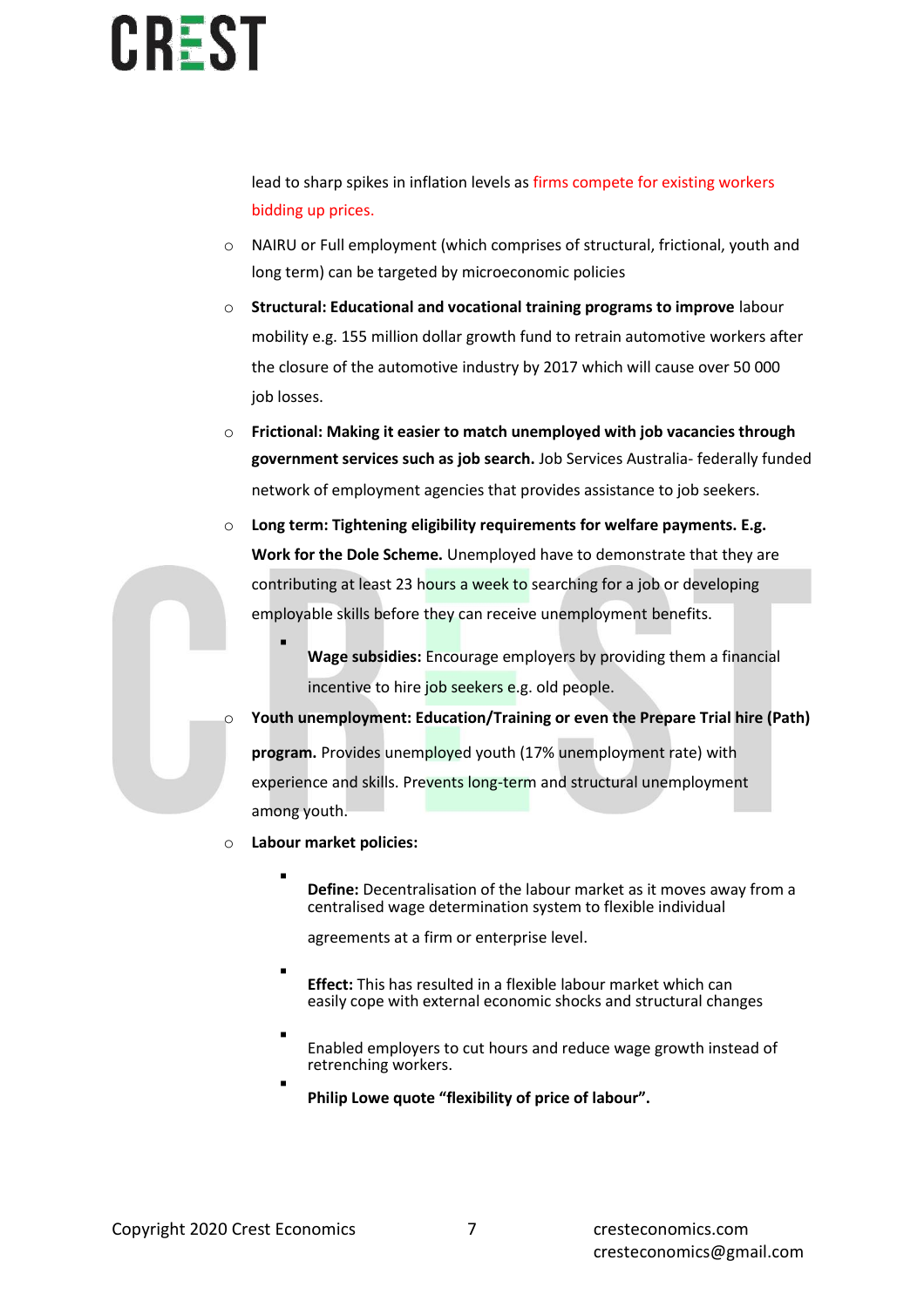### Inflation

- Inflation refers to the general increase in the price level over time.
- **Fiscal:** 1. Increase leakages to reduce AD and lower demand pull inflationary pressures. Limited as short term.
- **Inflation is an issue requiring a policy mix due to the limited ability of fiscal policy to directly target inflation**
	- o **Mainly done through the conduct of monetary policy** which involves the RBA conducting domestic market operations to influence the cash rate (the interest rate on the overnight money market)
	- o The establishment of a 2-3% inflation target acts as an 'anchor point' for inflationary expectations. This affects inflation itself because inflationary expectations are a major cause of inflation.
	- o Altering the cash rate will lead to changes in the term structure of commercial interest rates across the economy through the **Transmission mechanism. This will impact upon the consumption and investment decisions of consumers and households, influencing thus AD.**
	- AD diagram and explanation with reference to price level.
	- o E.g. During 2010-12 mining boom. The economy experienced strong levels of economic growth 4.2% but subsequent cash rate increases 3.25% to 4.75% helped contain inflationary pressures below 3%.
	- o Currently, the expansionary monetary policy (1.5% cash rate) is aimed at increasing inflation (1.3% to back to the target band), but appears to be ineffective in the short run, given the long impact time lag of 6-18 months.
	- o **External factors:** Low global inflation (thus, lower imported inflation in intermediate goods)+ low oil prices (oil is used as a FoP in transport, manufacturing, plastics) have contributed to the lower headline (1.6%) inflation thus limiting the effectiveness of macroeconomic policies in boosting inflation back to 2-3%. In August RBA statement: "Extremely low cost pressures worldwide have contributed to the decision to cut" --referring low imported inflation.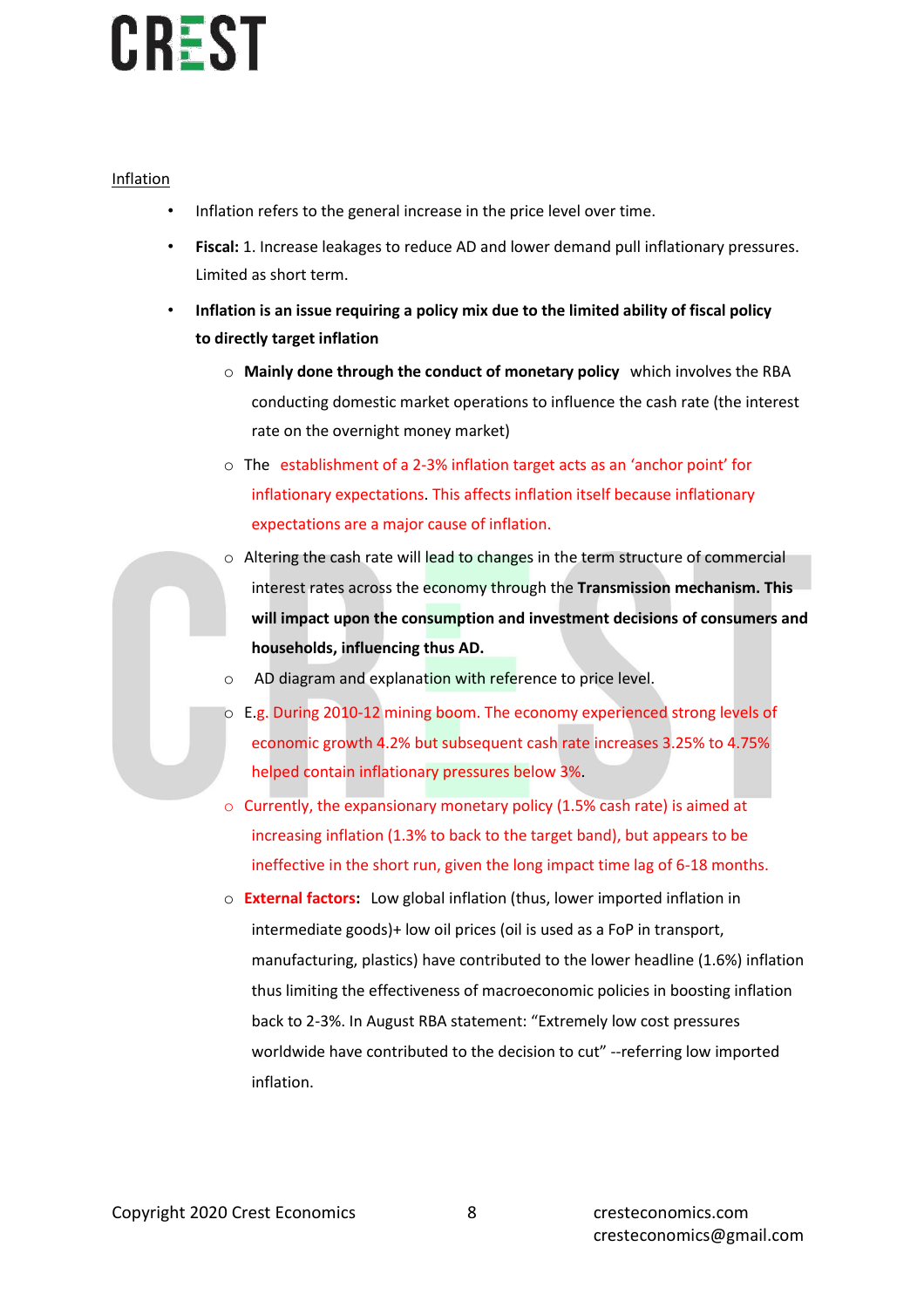### Distribution of income

- Fiscal policy plays a significant impact on influencing the distribution of income in the economy
- **Progressive income taxation system + Transfer payments** redistribute incomes from higher income earners (who pay more tax to create a revenue base) to lower income earners (e.g. unemployment benefits, disability benefits, pensions, family childcare subsidies which are means tested)
- **Discretionary Changes in taxation**
	- o To improve income inequality, the government can reduce the amount of tax paid by low income earners. E.g. in 2012-13 (tax free threshold)
	- o Reduction in marginal tax rates for high income earners will result in increased income inequality. (e.g. 2015-16, 37% marginal income tax bracket shifted from \$80k to \$87k benefitting the top 25% of income earners.)
	- Federal Budget 19-20: An increase in the low- and middle-income tax offset from \$530 to \$1080.
- **Effectiveness is hindered by**
	- o **Regressive consumption/excise tax** e.g. the 10% GST and the tobacco excise tax which is expected to increase by 50% over the next 4 years. These taxes primarily impact low income earners, taxing a higher proportion of their income.
	- o **Tax concessions** for high income earners and company tax cuts which increase the taxation burden on low income earners. E.g. negative gearing, capital gains tax discount, superannuation concessions.
- **Provision of civic amenities** such as healthcare, education, transport provide a greater proportional benefit for low income earners.
- **Superannuation policies**
	- $\circ$  Superannuation policies are intended to improve the distribution of wealth in the economy.
	- o The government's policy of compulsory superannuation of 9.5% paid by employees has improved the distribution of wealth in the economy as superannuation comprises a significant proportion of the financial assets owned by low income earners.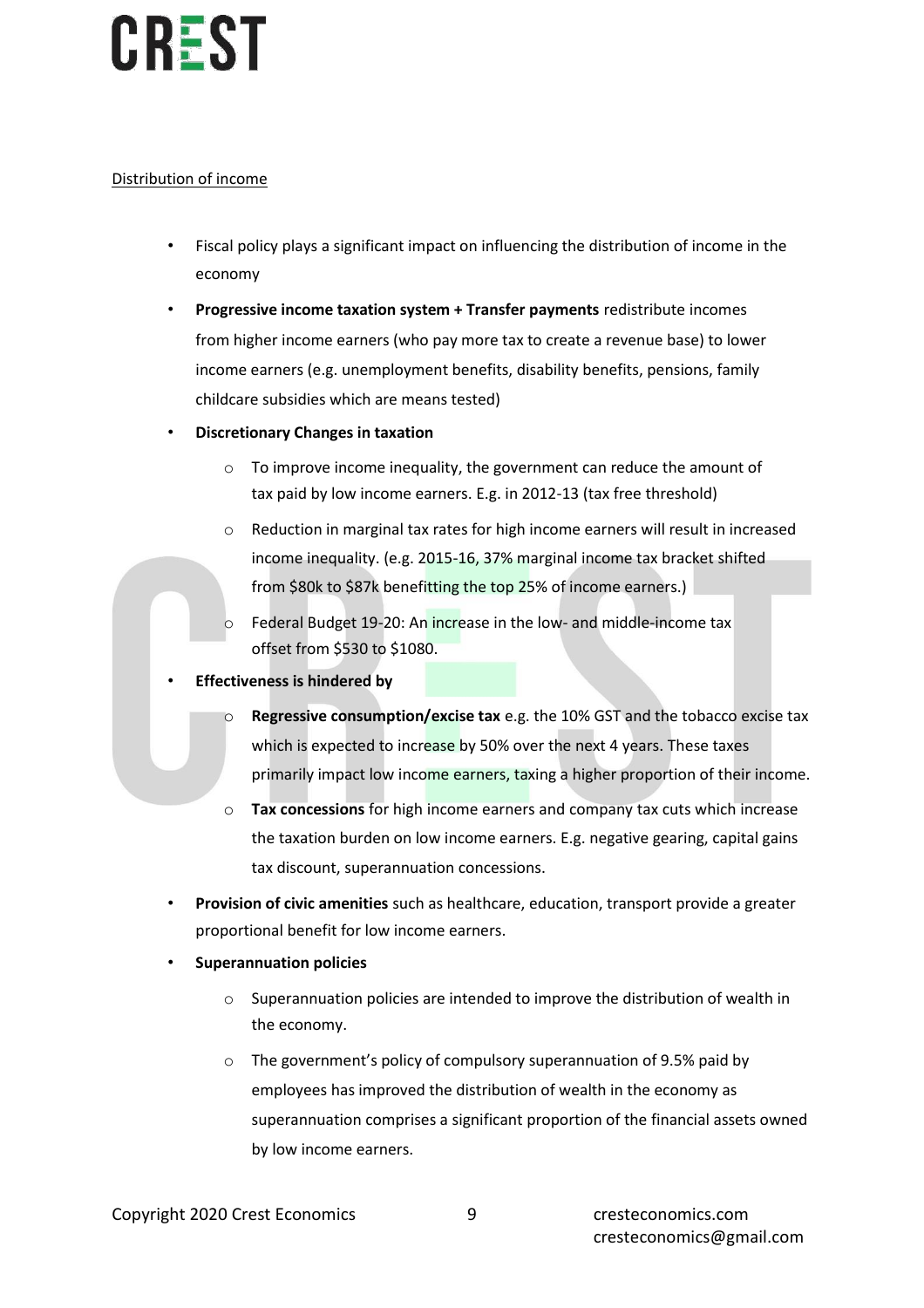- o Policy to increase superannuation to 12% by 2025 will seek to further improve wealth inequality.
- o The recent 2019-20 budget also proposed measures to improve wealth inequality by reducing the level of superannuation tax concessions given to higher income earners. Including a cap of 25K a year from 30K a year for contributions to superannuation (which are taxed at 15%) and a lifetime cap of 0.5 million. This will work in tandem with the Low Income Superannuation tax offset (providing a 500\$ rebate for low income earners) to make in the distribution of income "less unfair" )

### • **Labour Market Policies/ Reform**

- $\circ$  The Fair Work Act 2009 helped facilitate the movement away from a centralised wage system to enterprise bargaining, however it included measures to improve income inequality.
- o Minimum wage \$17.70 /hr, establishment of NES (sick leave, right to have flexible hours) and a system of modern awards
- o Limitations: Decentralisation has resulted in increased wage dispersion between and within industries as higher skilled workers can bargain for increased wages.

### External Stability

### • **Crowding Out Effect**

- o The crowding out effect occurs when government deficits are financed through borrowing from the private sector, placing upwards pressure on interest rates and crowds out private sector investors who cannot borrow at the higher interest rates. This forces private investors to go overseas to borrow.
- o The budget has been in deficit since 2008-09, contributing to the crowding out effect and increases in the CAD.
- o Therefore, government debt = 45% of GDP (tripled since 2008) however still low compared to OECD average (80%)
- **Twin deficits theorem**
	- o The twin deficits theorem states that the CAD is a result of government deficits and the level of Public Sector Underlying Debt (PSUD)
	- o S+T+M=I+G+X -> (M-X)=(I-S) + (G-T)
	- $\circ$  (Current account deficit) = (Private Savings-investment gap) + (Budget deficit)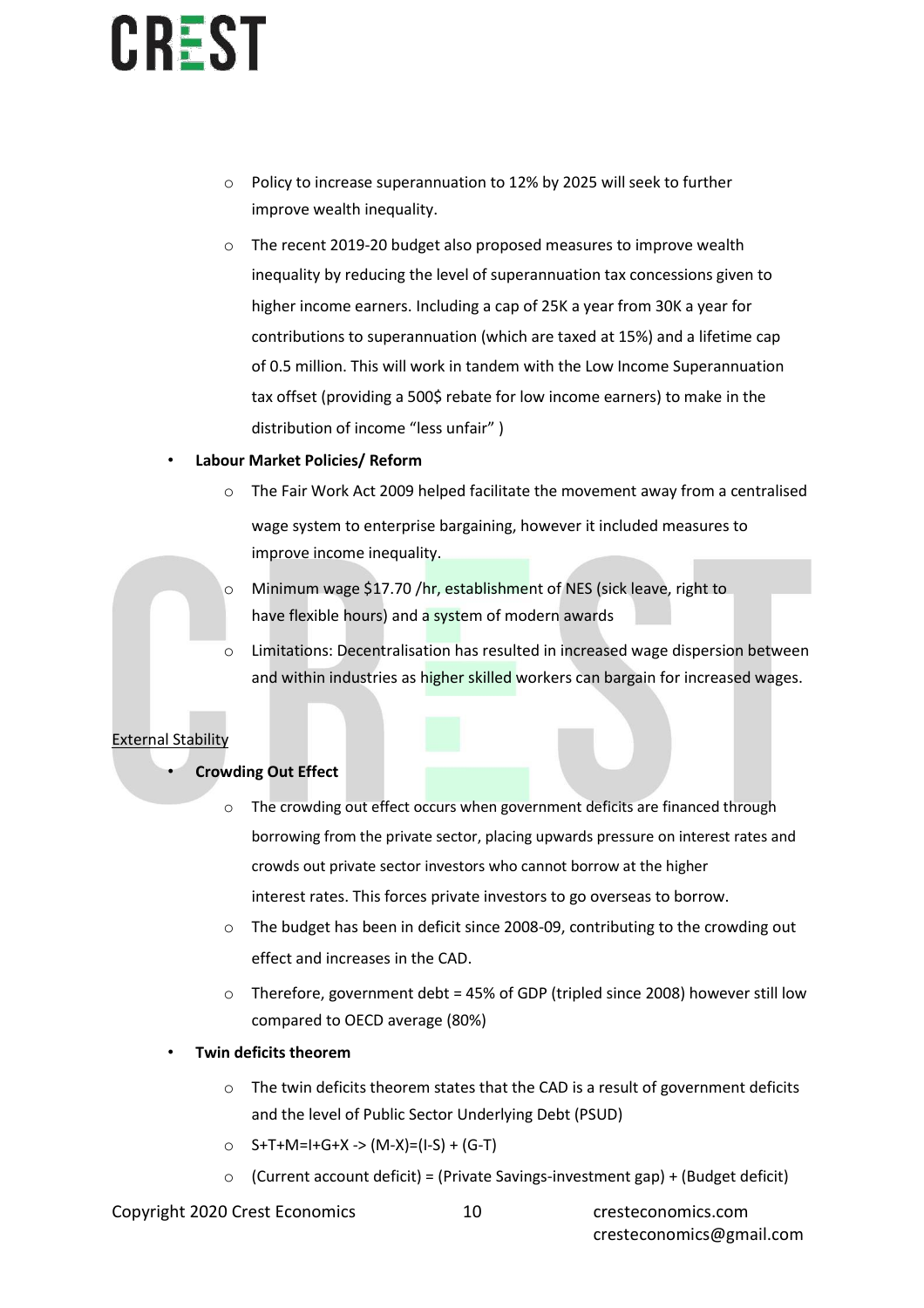- $\circ$  Therefore the current government's medium term fiscal strategy towards fiscal consolidation is consistent with reducing the size of future CADs.
- $\circ$  Fiscal consolidation is the aim of the government to reduce the structural deficit by cutting expenditure and raising taxes.
- o **Extra Info:**

▪

- Historically, CAD has fluctuated between 3-6% of GDP in the last 10 years, currently at 0.2% surplus.
- Effects of CAD: confidence (capital flight ->sudden depreciation/slowdown in foreign investment inflows), debt trap (need to borrow just to pay back

servicing costs on 60% GDP net foreign debt), credit ratings (AAA jeopardised -> higher interest rates)

- **Effectiveness: Pitchford thesis** (75% of net foreign debt is the private sector and is a result of rational decisions made by consenting adults and therefore the government should not be concerned)
- Changes in the Australian Dollar / Trade Weighted Index (RBA dirtying the float, Indirect monetary policy e.g. during the GFC, RBA bought \$3.3bn AUD to curb the sharp depreciation. Afterwards interest rates were increased to stop inflationary pressures during Australia's recovery period. This contributed to the appreciation of the AUD).
- Terms of Trade, changes in commodity prices –
- **International competitiveness**  (Government refusing to extend protection for inefficient domestic industries like the automotive industry. This has resulted in Ford, Holden and Toyota closing down operations in Australia by 2017.)
- **Composition of Australia's Trade**  (**Free trade agreements** improve allocative, technical and dynamic efficiency. E.g. China (96% tariffs remove on all goods and services. This will enable Australia to tap into China's expanding middle class consumer market which is estimated to be worth around \$600 billion. This represents a shift away from the importance of mining exports to other export industries such as agriculture (milk, beef), services (tourism, finance, education) and ETMs). Could improve trade balance in long run, diversified export base provides insulation from external shocks. Diversification
- Also, global interest rates are low (servicing costs remain low) hence CAD and external stability is not a large focus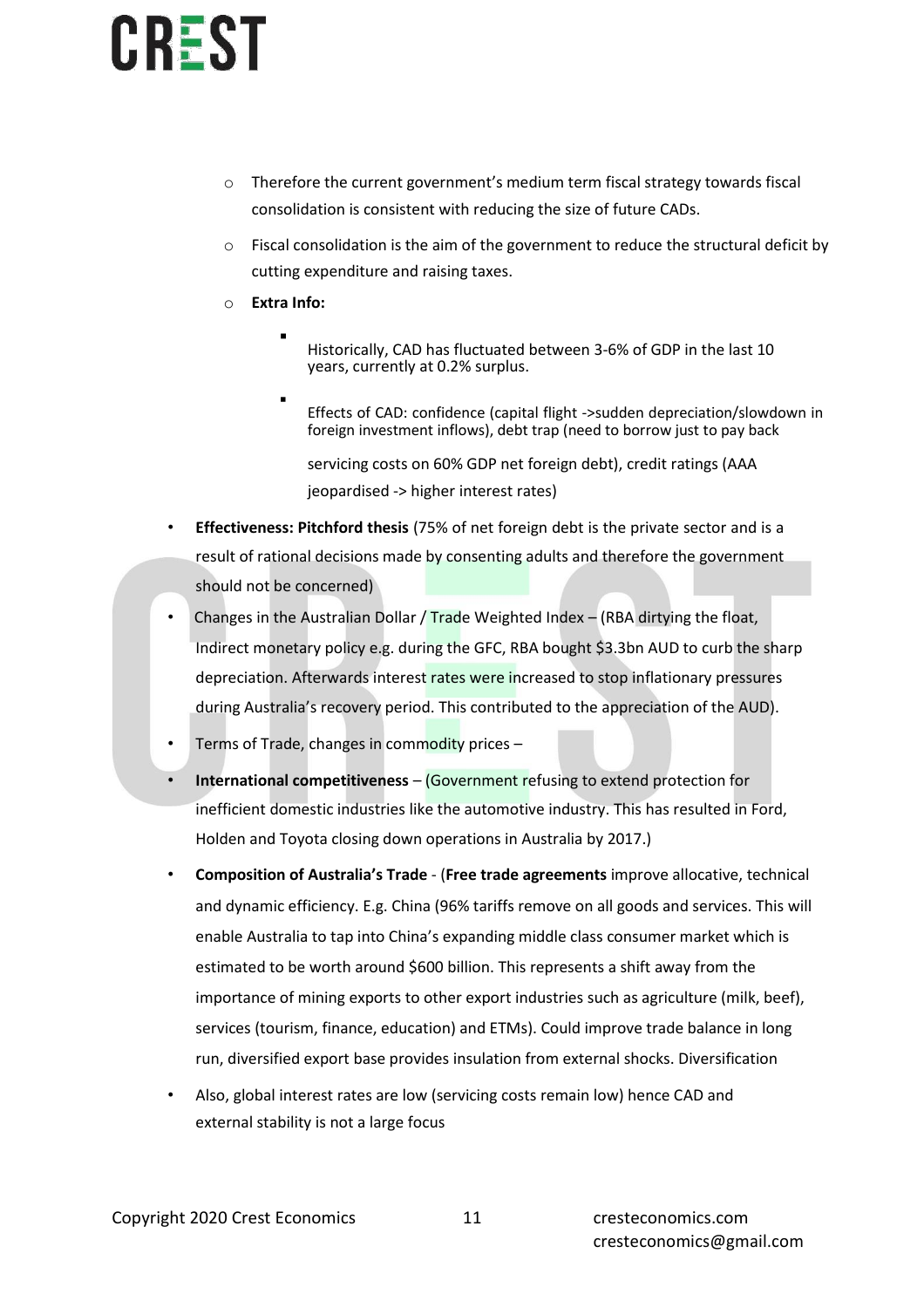### Policies

- Company tax cuts aim to increase IC of domestic firms
	- o 10 Year Enterprise Tax Plan: Company tax cut from 30% to 27.5% for small businesses, will be gradually cut to 25% for all businesses across the board by 2026.
	- o Reduce costs for Aust. firms
	- o 2019-20 Budget: \$25k instant asset write off increase to \$30k
	- $\circ$  Allow exporting firms to expand + invest
- Thus improving net exports.

### **External factors:**

- CAD growth has been suppressed by lower global interest rates which has reduced the size of interest repayments
- However, trade deficit has increased due to falling commodities prices and lower terms of trade (81 index pts) from 118 (2011)

### **Monetary Policy**

#### Introduction

- Monetary policy influences the cost and availability of money and credit in the economy, which in turn affects inflation, employment and economic growth.
- It is conducted by the RBA through its manipulation of the cash rate in Domestic Market Operations.
- The primary aim of monetary policy is to maintain price stability: The RBA has a 2-3% CPI inflation target over the business cycle (inflation targeting since 1993). Other objectives include maintaining full employment and achieving sustainable economic growth.

#### Implementation

- **Firstly, the establishment of a credible inflation target (2-3%) acts as an anchor for inflationary expectations.**
	- $\circ$  This prevents the wage price spiral: If low inflation is expected by workers, they will not need to demand significant wage increases. Firms also expect steady prices for inputs (including labour) so they keep the price of goods and services constant.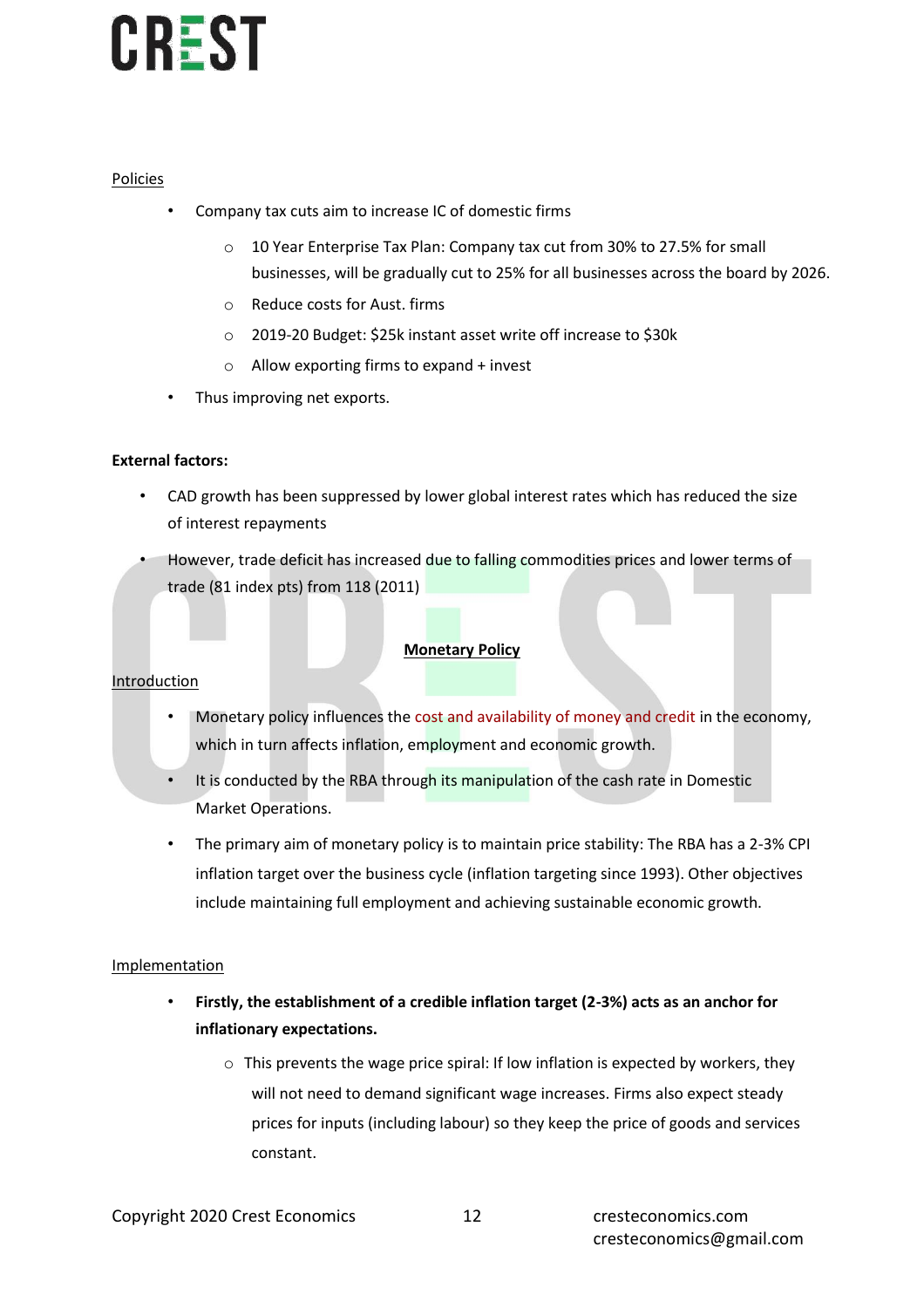- To change interest rates, the RBA first changes the cash rate in the Overnight Money market, by conducting Domestic Market Operations.
- If the RBA wishes to loosen monetary policy (expansionary), they will lower cash rate by purchasing second-hand Commonwealth Government Securities from banks, depositing funds in the bank's Exchange Settlement accounts in return.
- This increases the supply of funds in the OMM (S3), decreasing the cost of borrowing (cash rate)



- To tighten monetary policy (contractionary), the RBA sells CGS to banks, decreasing the supply of funds in the OMM (S2), increasing the cash rate.
- If the cash rate was lowered, banks and financial institutions incur a cost saving when they borrow from the OMM, and competition between banks forces them to pass this on through lower **commercial** interest rates on home loans, credit cards, personal loans, commercial loans.
- Tightening monetary policy (contractionary): the RBA sells CGS, decreasing the supply of money in ESAs, increasing the cash rate, increasing interest rates.

### Theory/Impacts

- Inter-temporal substitution effect
	- o The rate of interest is the cost of spending now rather than later
	- $\circ$  By changing the cash rate and term structure of interest rates across the economy, the RBA can affect the spending decisions done by households and businesses. E.g.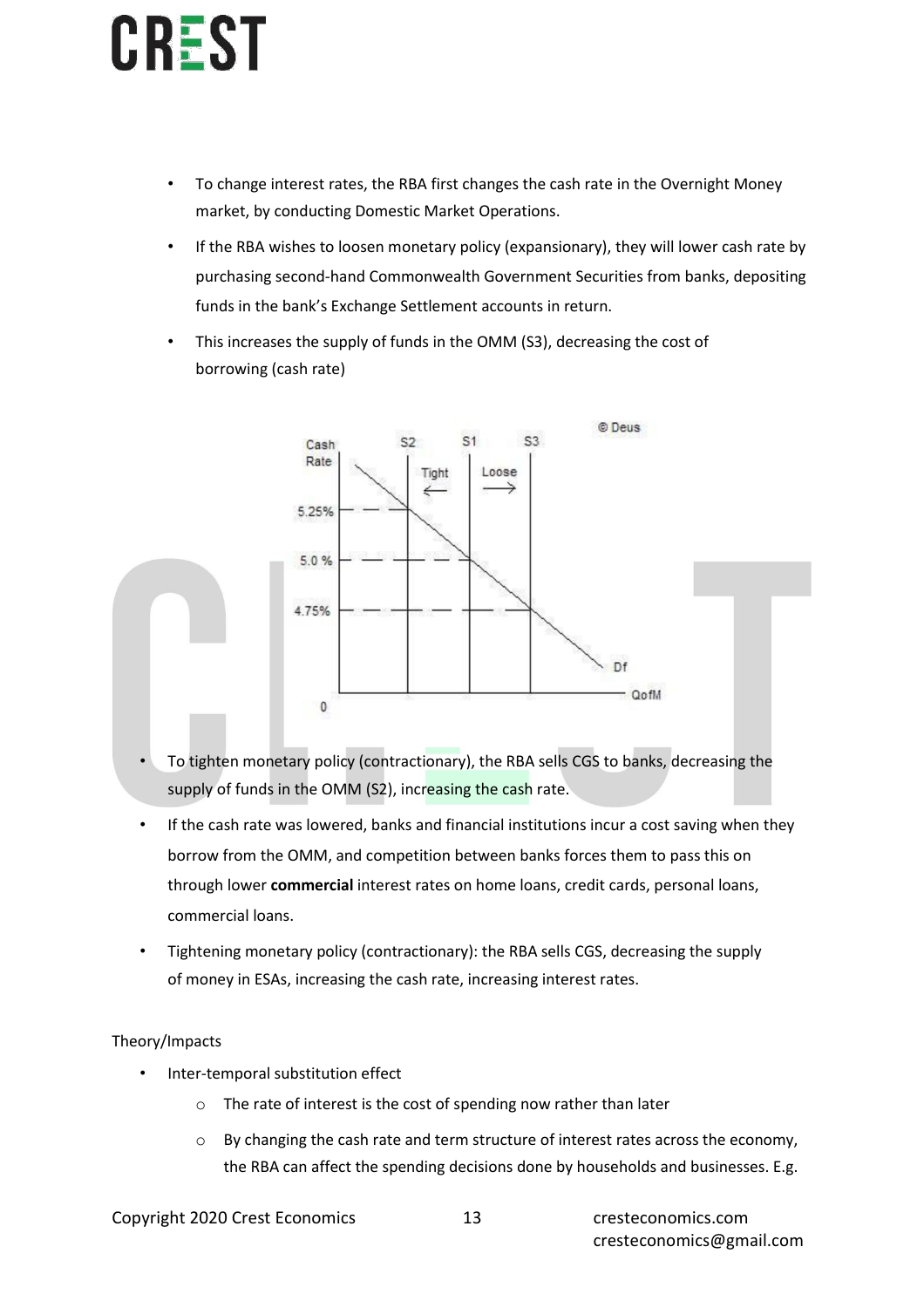o

lower interest rates **bring forward spending** (e.g. on **consumer durables**) whilst higher interest rates defer spending. Affecting spending can influence an economy's AD (consumption).

- Marginal Efficiency of Capital extension
	- o **Businesses are encouraged to borrow for investing in capital and expanding, adding to the investment component of AD**. (Marginal Efficiency of Capital extends)
	- o E.g. An investment project yielding 3% returns would not be profitable at 3.5% interest rates, but would be undertaken at 2.5% interest.



- Cash flow effect
	- $\circ$  A lower cash rate will increase the cash flow and disposable incomes of households and firms.
	- o Average household debt is 150% of total assets. Hence altering the cash rate can **decrease the size of interest repayments, freeing up more money for consumption and investmen**t by households and firms
- Exchange rate
	- o Decrease the cash rate will decrease interest rates relative to the world which could cause capital flight
	- o This increases supply of AUD, putting downwards pressure on the exchange rate.
	- o An **depreciation will make our export sectors more competitive and imports dearer,**  thus increasing the growth of both import and export competing industries.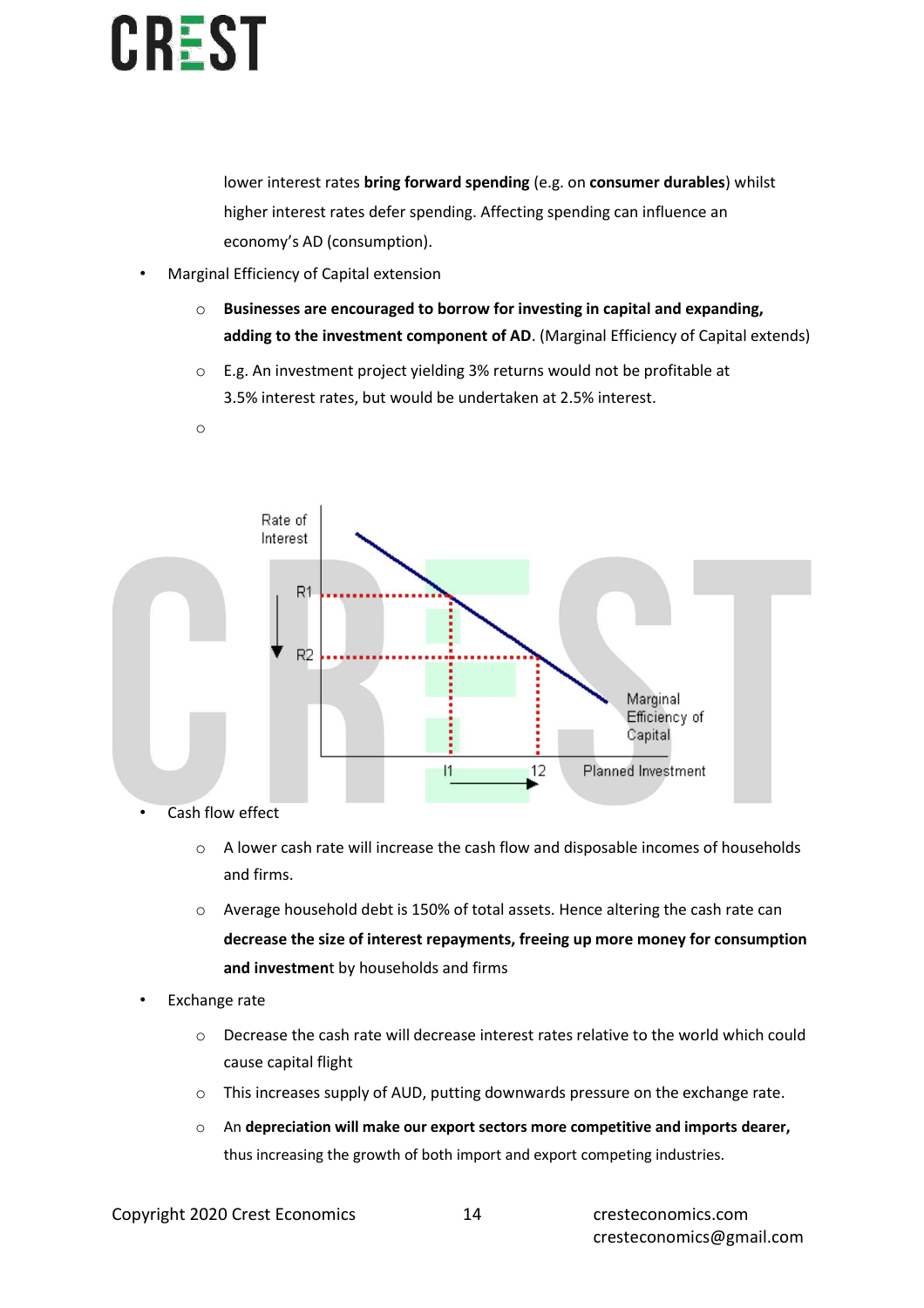- o The result is a higher growth in AD
- o **Unintended effect of monetary policy**
- The effect of changes in interest rates on the macroeconomy occur through the transmission mechanism
	- o Thus, AD increases, economic growth increases, inflation increases (diagram)
		- Increase in GDP from Y0 to Y1 also represents an increase in employment as the demand for labour is derived from the demand for G and S.

### **Effectiveness of monetary policy:**

- Successes:
- The use of a credible inflation target by the RBA since 1993 has been highly successful in containing inflationary expectations and maintaining price stability.
- The goal of maintaining inflation within the target band of 2-3% over the business cycle has been achieved, as the **average inflation rate since 1993 was 2.6%.**
	- $\circ$  Before the use of inflation targeting, Australia was a high-inflation country, **experiencing consistent 6-10% annual inflation in the 1980s**. The successful inflation targeting **ensures foreign investor confidence will remain high.** (external stability)
- Monetary policy has shorter implementation lag than fiscal policy. The RBA is independent and no legislation is required.
- **Limitations** 
	- o Due to the long and variable time lag (6-18 months) before the **full impact of** interest rate changes are felt in the economy, the RBA needs to consider the projected economic conditions in the future to set monetary policy. (pre-emptive)
		- The lag exists because consumers and businesses do not change their spending and borrowing behaviour immediately. This is seen currently,
			- when a historic low 0.5% cash rate has not yet increased inflation significantly (currently 1.6%)
	- o Economic conditions could also change during the lag period, making monetary policy inappropriate. (e.g. RBA might be still stimulating the economy when dampening is required)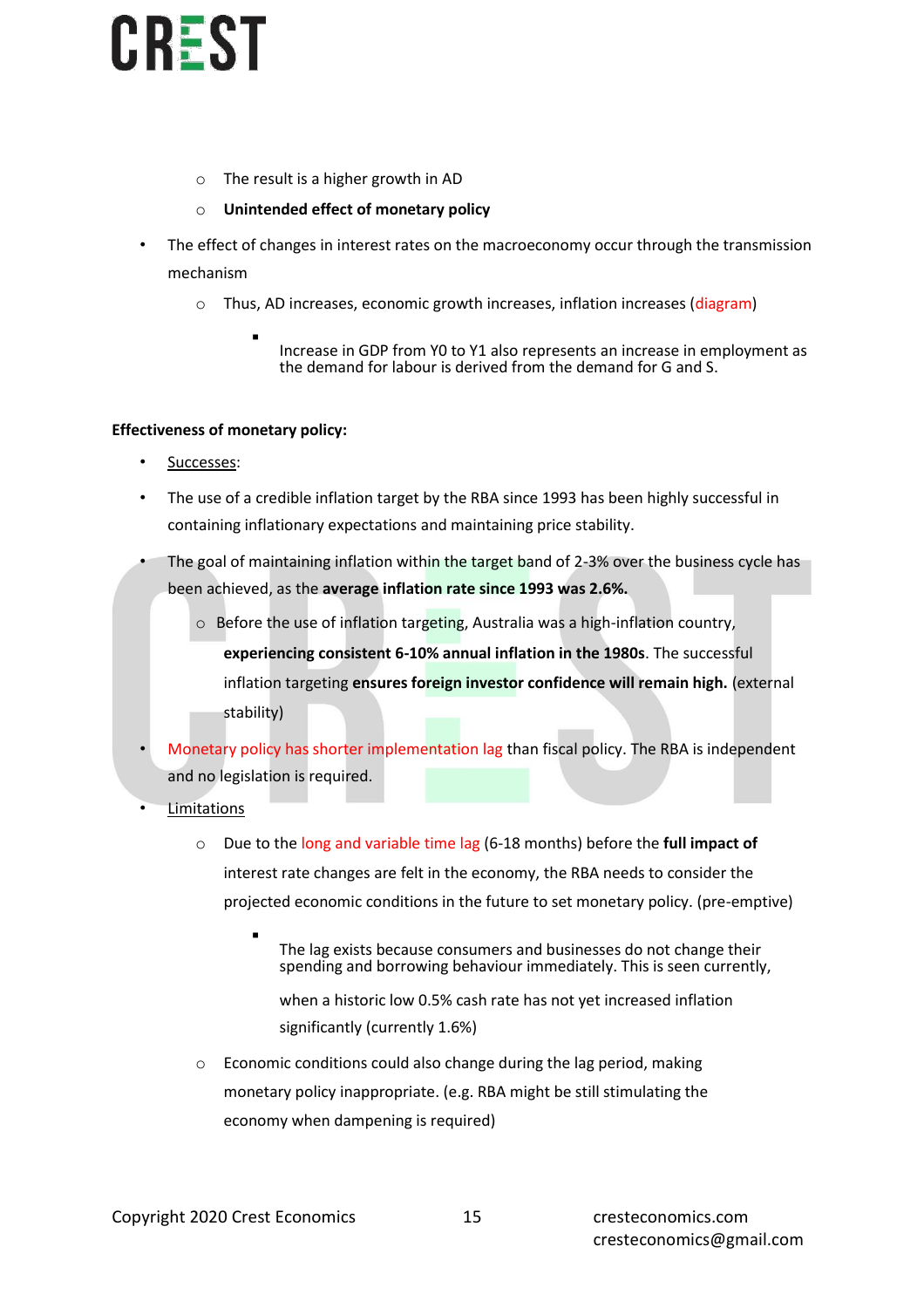- o **Monetary policy is a "blunt instrument"**, **unable to target individual parts of the economy.** E.g. Discretionary fiscal policy was targeted at low income families in the 2008-09 stimulus packages to have the highest multiplier effect on GDP growth. This couldn't be done with monetary policy.
	- Also during the recovery period 2010-2012, the RBA increased IR from 3.25% to 4.75% however this had a negative impact on non-mining sectors due to the 2 speed nature of the Australian economy.
- o There must be some **coordination** between monetary and fiscal policy for either to be effective. This may not be possible due to political constraints in fiscal policy formulation and different economic priorities between the **RBA (inflation) and government (fiscal consolidation)**. E.g. 2019-20 budget is mildly contractionary while monetary policy is expansionary. Accordingly, Australia's inflation (1.6%) and unemployment (5.6%) are too low and too high respectively.
- o **Monetary policy is more effective at decreasing economic activity than increasing**  it. This is because there is no upper bound for the cash rate, but there is a zero lower bound. (real interest rates will not fall below 0 as banks would be paying people to lend money)
- Not all changes in the cash rate are passed on to interest rates in financial **markets**. For example, the cash rate can decrease by 0.25% but banks will only drop market interest rates due to 0.1% to account for risk and increase profit margins.
- o The **liquidity trap is a problem at low interest rates, where further decreases in interest rates fail to encourage more consumption**. This may occur in a recession where people save as a precaution, regardless of the interest rate.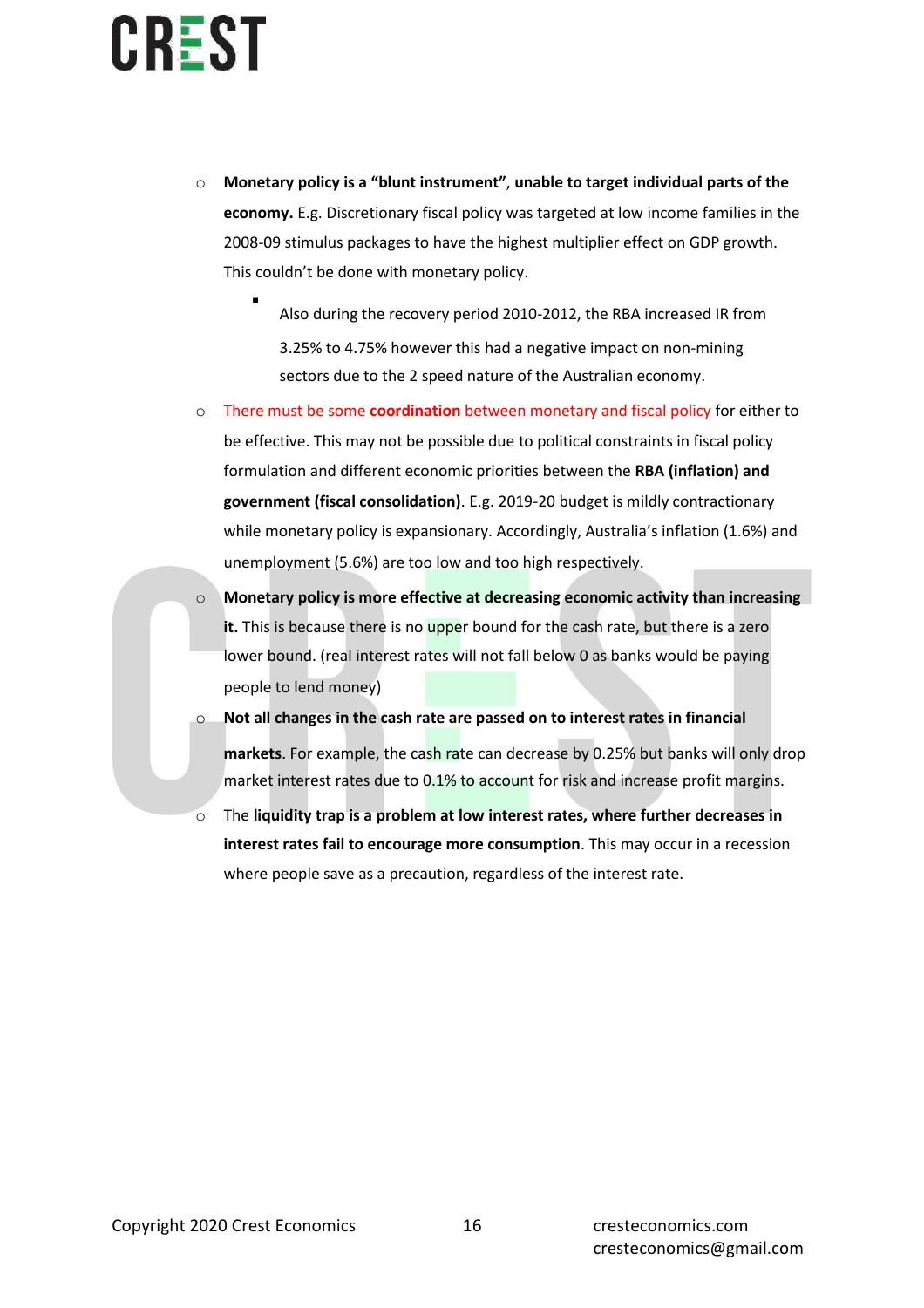

Fig. 21.4. In liquidity trap situation increase in Money Supply doesnot cause fall in interest rate.

- o At low interest rates, banks gain so little marginal benefit from lending money out that they would rather keep it, causing perfect elasticity of interest rates with respect to changes in the quantity of money.
- o This is advanced: Only use this diagram if it's a monetary-only essay
- **History of Monetary Policy (with evaluations)**
- 2002-Mid 2008: Contractionary to deal with the inflationary consequences of strong growth (mining boom Mark 1)
	- o **Inflation was over 3% for half of this period and reached 5% in 2008 --not successful at containing inflation in the medium ru**n
	- o However, goal of 2-3% over long-term business cycle successful.
- 2008-09: Expansionary (7.25% to 3%) due to GFC
	- o Successful: unemployment remained below 6% despite projections of 10%,
		- recession avoided (1.3% growth in 2009), inflation within 2-3% range.
	- o Fiscal stimulus also contributed greatly
	- o External factors (China) also contributed to Australia's recovery (growth in trade)
- 2009-2011: Contractionary due to mining-led growth (up to 4.75% in 2011)
	- o Successfully contained inflation below 3% despite above trend growth of 4.2%
- 2011-2016: Expansionary due to slowdown in China (1.5% in 2016)
	- o Appears ineffective in medium run, given contradiction to fiscal stance.
	- o Unemployment remains high (5.7%), inflation remains low (1.3%)